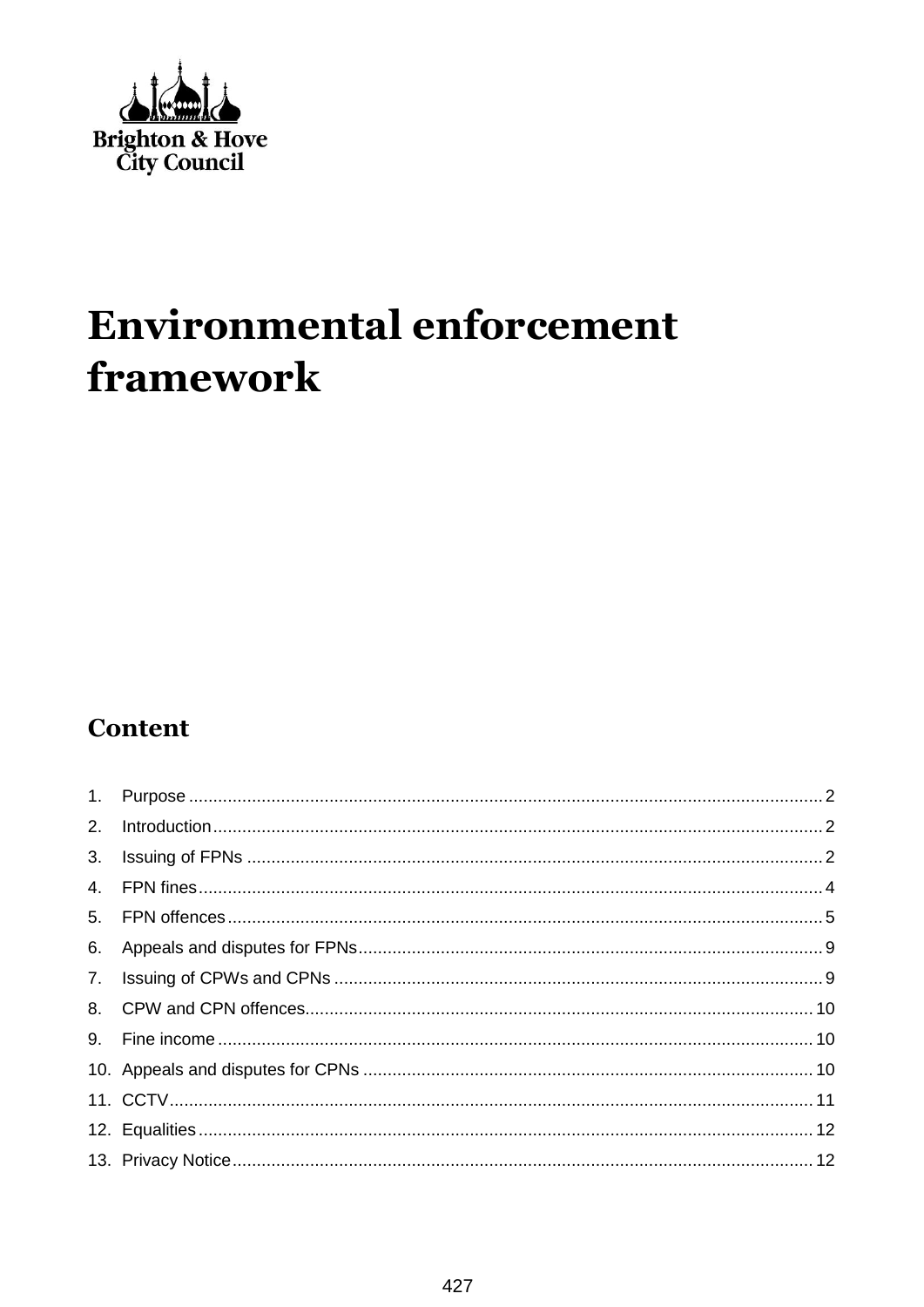## <span id="page-1-0"></span>**1. Purpose**

The purpose of the Environmental Enforcement Framework is to address anti-social and illegal behaviour to improve the environment and minimise waste clean-up and disposal costs.

Environmental enforcement is delivered by authorised Environmental Enforcement Officers patrolling Brighton & Hove. Enforcement action includes the issuing of Fixed Penalty Notices (FPNs), Community Protection Warnings (CPWs), Community Protection Notices (CPNs) and court orders.

This Framework sets out the standards that will be applied when issuing FPNs, CPWs and CPNs for environmental offences and what residents, businesses, and visitors can expect from Brighton & Hove City Council.

## <span id="page-1-1"></span>**2. Introduction**

Brighton & Hove City Council is committed to combatting fly tipping and littering and ensuring the city remains attractive and enjoyable for all those living and working here as well as those visiting the area.

The council will take a fair and proportionate approach to issuing fines for environmental offences to ensure that those spoiling the environment for others are made accountable for their actions.

The council will issue FPNs, CPWs and CPNs to enforce environmental crimes under the following legislation:

- Sections 33, 34, 47, 88 and 94b of the Environmental Protection Act 1990
- Section 43 of the Anti-Social Behaviour Act 2003
- Sections 55 to 67 of the Fouling of Land by Dogs, Clean Neighbourhoods and Environmental Act 2005.
- Section 43, 67 and 68 of the Anti-Social Behaviour, Crime and Policing Act 2014

The council will issue FPNs, CPWs and CPNs on all council-owned land, including, but not limited to, the beach, seafront, parks, open spaces, pavements and the highway.

FPNs provide a quick, visible and effective way of dealing with low-level straightforward environmental crimes, and an alternative to prosecution.

This Framework complements the Highways Policy and the Delegated Powers assigned to Field Officers, which both deal with other areas of environmental enforcement.

# <span id="page-1-2"></span>**3. Issuing of FPNs**

All FPNs will be issued in line with government guidance: <https://www.gov.uk/government/publications/code-of-practice-on-litter-and-refuse>

Details about when a FPN would and would not be issued are detailed below.

### **When a FPN will be issued**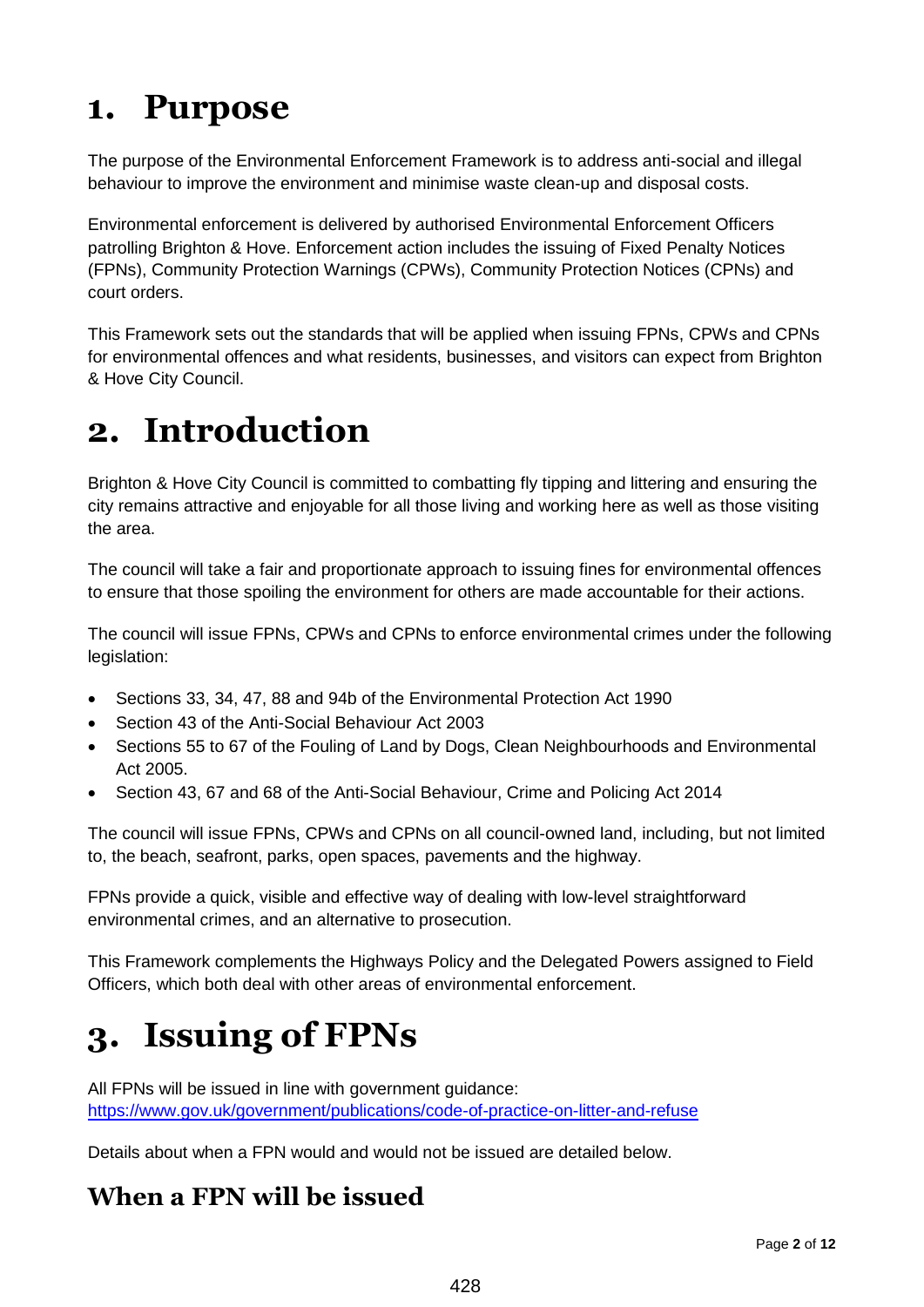A FPN will only be issued when all of the following apply:

- an offence has been committed (see section 5)
- a FPN is a proportionate response
- there is evidence to support prosecution if the offender does not pay the FPN
- the offender understands why the FPN is being issued
- the Environmental Enforcement Officer believes that the name and address offered by the offender are correct

#### **When a FPN will not be issued**

A FPN will not be issued if any of the following apply:

#### **If there is no criminal liability**

- the person in question is exempt, e.g. a blind person whose dog has fouled in an area where a dog control order applies
- the offender is a child under the age of 10, when the child's parents or guardian may be informed

#### **If enforcement action is inappropriate or would be disproportionate for the offence**

- it is not in the public interest to do so
- the offender is vulnerable; for example, someone who is a rough sleeper or suffers from a mental impediment; this list is not exhaustive

#### **If prosecution is more suitable**

- the offence is major, e.g. deliberate smashing of glass, racist graffiti, or where an extensive quantity of waste is fly tipped or where the content of the waste is hazardous.
- the offence is committed by a persistent offender
- the offender is violent or aggressive

In these cases, evidence will be referred to officers in City Environment to determine whether the case should be referred to council's legal team.

#### **If littering is done accidentally**

 accidental: for example, something falls out of someone's pocket (as opposed to intentional where, for example, litter is dropped and the offender walks away, including the discarding of cigarettes).

Where there is doubt over intent, the Environmental Enforcement Officer will challenge the offender, stating they have seen them drop something and ask them to pick it up. Should the person refuse to pick up the litter, they may be issued with an FPN.

#### **About issuing fines**

The FPN gives the alleged offender an opportunity to avoid prosecution by payment of the penalty. An FPN is therefore only issued where there is adequate evidence to support a prosecution, if a notice is not paid.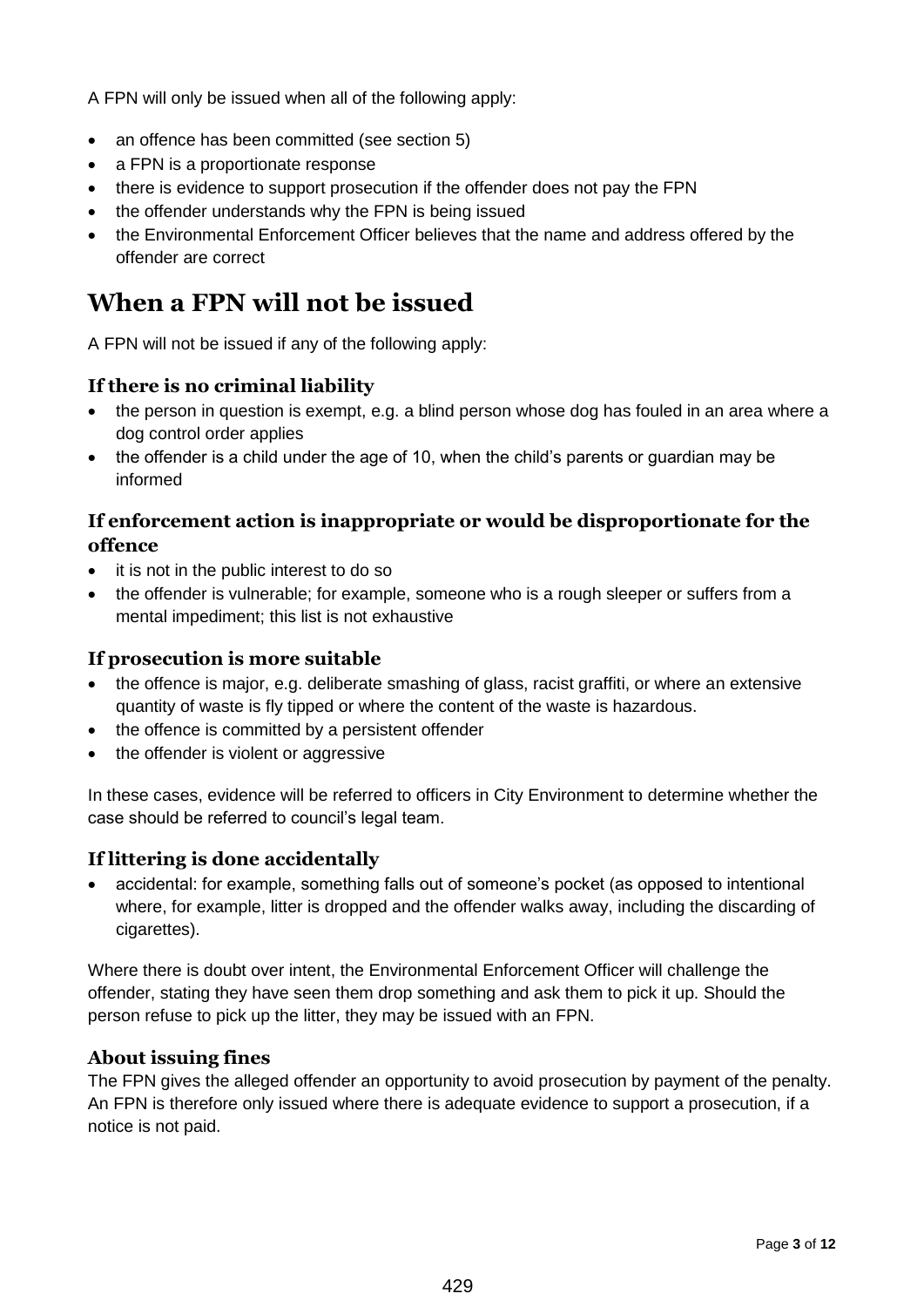FPNs will not be issued to under 18s but if an Environmental Enforcement Officer witnesses an under 18 committing an environmental offence, they will have an informal discussion with them about it and may write to their parent or guardian.

Officers will have sufficient training and understanding of Brighton & Hove City Council's Environmental Enforcement Framework and their area of work to ensure a consistent approach to their duties. Environmental Enforcement Officers will carry identification picture cards at all times whilst on duty. An Environmental Enforcement Officer will never take payment for FPNs. Information about how to pay is included on the FPN.

# <span id="page-3-0"></span>**4. FPN fines**

FPN fines are as follows:

| <b>Offence</b>                                                                                                   | <b>BHCC penalty</b> | <b>BHCC early payment</b> |
|------------------------------------------------------------------------------------------------------------------|---------------------|---------------------------|
| Littering                                                                                                        | £150                | £110                      |
| Littering from vehicles                                                                                          | £150                | £110                      |
| Spitting, urinating or defecating                                                                                | £150                | N/A                       |
| Dog fouling                                                                                                      | £80                 | N/A                       |
| Dogs on leads                                                                                                    | £80                 | N/A                       |
| Dogs on lead by direction                                                                                        | £80                 | N/A                       |
| Dogs in dog exclusion zone                                                                                       | £80                 | N/A                       |
| Graffiti                                                                                                         | £150                | N/A                       |
| Fly posting                                                                                                      | £150                | N/A                       |
| Unauthorised flyering                                                                                            | £150                | N/A                       |
| Industrial and commercial<br>waste receptacle offence                                                            | £110                | N/A                       |
| Residential fly-tipping                                                                                          | £400                | N/A                       |
| Disposing of commercial waste<br>illegally                                                                       | £400                | N/A                       |
| Failure to produce a Waste<br>Transfer Note or Duty of Care<br>Certificate or non-compliance<br>with Certificate | £300                | N/A                       |

Fines are set in line with DEFRA guidance: [https://www.gov.uk/government/publications/code-of](https://www.gov.uk/government/publications/code-of-practice-on-litter-and-refuse)[practice-on-litter-and-refuse](https://www.gov.uk/government/publications/code-of-practice-on-litter-and-refuse)

The fine for littering is £150 with an early payment discount reducing it to £110, if it is paid within 10 days.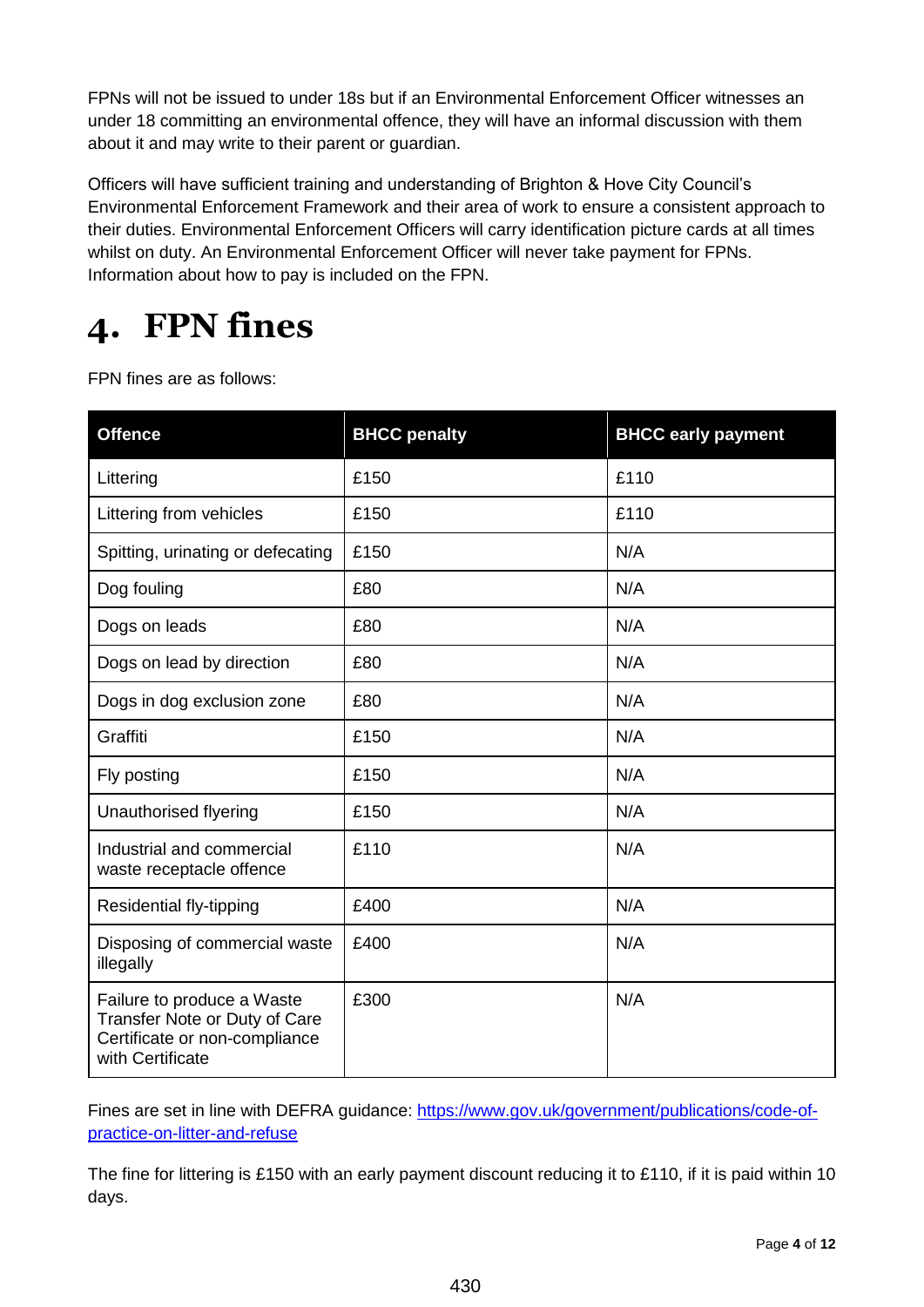There are no early payment discounts for other offences because Brighton & Hove City Council is talking a hard stance on these offences with the penalty set accordingly.

The cost of FPNs will be reviewed annually to enable Brighton & Hove City Council to target particular environmental offences when needed and ensure appropriate costs of the service are met. Payment of an FPN in instalments is not possible.

# <span id="page-4-0"></span>**5. FPN offences**

FPNs will be issued in a fair and proportional manner so those who are spoiling the environment for others are made accountable.

### **Littering**

Littering is an offence under section 87 of the Environmental Protection Act 1990. The act states that an offence is committed if anything is dropped, thrown, left or deposited that causes defacement, in any place open to the air that the public have access to with or without payment. This includes any deposit on land or water and the statutory definition of litter specifically includes cigarette butts and chewing gum.

When issuing FPNs for littering, a distinction will be made between intentional littering and accidental littering:

- Intentional: for example, litter is dropped and the offender walks away, including the discarding of cigarettes.
- Accidental: for example, something falls out of someone's pocket.

Where littering is considered to be accidental (with no intent to drop litter) an FPN will not be issued.

### **Littering from vehicles**

Littering from vehicles is an offence under section 87 of the Environmental Protection Act 1990. As with general littering, littering from vehicles is a nuisance and is detrimental to the environment. Vehicle owners are responsible for ensuring whoever is travelling in their vehicle does not litter from the vehicle. FPNs for littering from vehicles will be issued to registered vehicle owners when the person who actually littered cannot be identified. In cases where the registered vehicle owner is fined, the FPN must be issued within 35 days of the alleged offence.

### **Spitting, urinating and defecating**

FPNs for spitting, urinating and defecating are issued under section 87 of the Environmental Protection Act 1990.

Spitting, urinating and defecating in public places are anti-social habits and can have a number of health implications. An FPN will be issued when spitting, urinating or defecating occurs on public surfaces, roads, pavements or streets.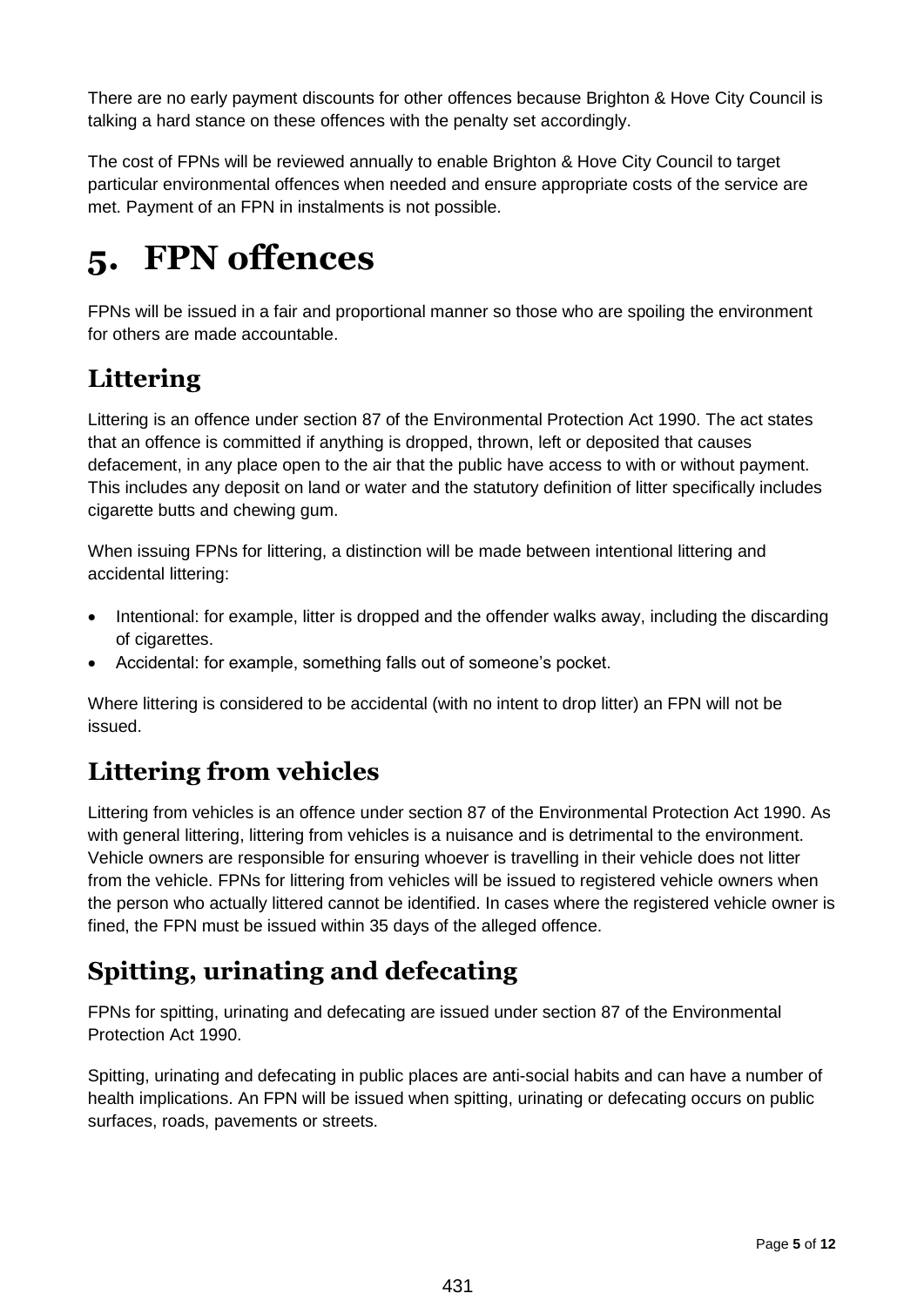### **Dog fouling, dogs on leads, dogs on lead by direction and dogs in dog exclusion zones**

FPNs for Dog Control Order offences are issued under section 68 of the Anti-Social Behaviour, Crime and Policing Act 2014.

Dog control offences have an impact on the city and the communities within in. FPNs for dog control offences will be issued to enforce responsible dog ownership and reduce the issues relating to dogs running loose and causing as nuisance to others, as well as reduce the potential health implications associated with dog fouling.

The Fouling of Land by Dogs Order makes it an offence for a person in charge of a dog to fail to remove faeces from the land.The Dogs on Leads Order makes it an offence for a person in charge of a dog to fail to ensure that a dog is kept on a lead on relevant land.

The Dogs on Lead by Direction Order makes it an offence for a person in charge of a dog to fail to put that dog on a lead under the direction of an authorised officer on relevant land.

The Dog Exclusion Order makes it an offence for a person in charge of a dog to permit the dog to enter or remain on any land to which the Order applies.

### **Graffiti**

FPNs for graffiti are issued under section 43 of the Anti-Social Behaviour Act 2003.

Graffiti is classed as criminal damage and defined as any informal or illegal marks, drawings or paintings that have been deliberately made by anyone on any physical element in the outdoor environment. Graffiti is difficult and costly to remove.

Before issuing a FPN for graffiti, the Environmental Enforcement Officer will speak to the owner of the building to ascertain whether permission has been granted to graffiti the physical element question.

City Environment will work with the Safer Communities Team to ensure that enforcement action does not impact on any legally created graffiti art and does not contradict the Graffiti Reduction Strategy.

### **Fly posting**

FPNs for fly posting are issued under section 43 of the Anti-Social Behaviour Act 2003.

Fly posting is putting up posters or stickers on properties, lamp posts, telephone boxes or other structures on the street such without consent from the owner.

Examples of this are:

- Sticking posters onto boarded up shops advertising a gig
- Attaching a poster to a lamp post advertising a business
- Putting stickers onto road signs showing political statements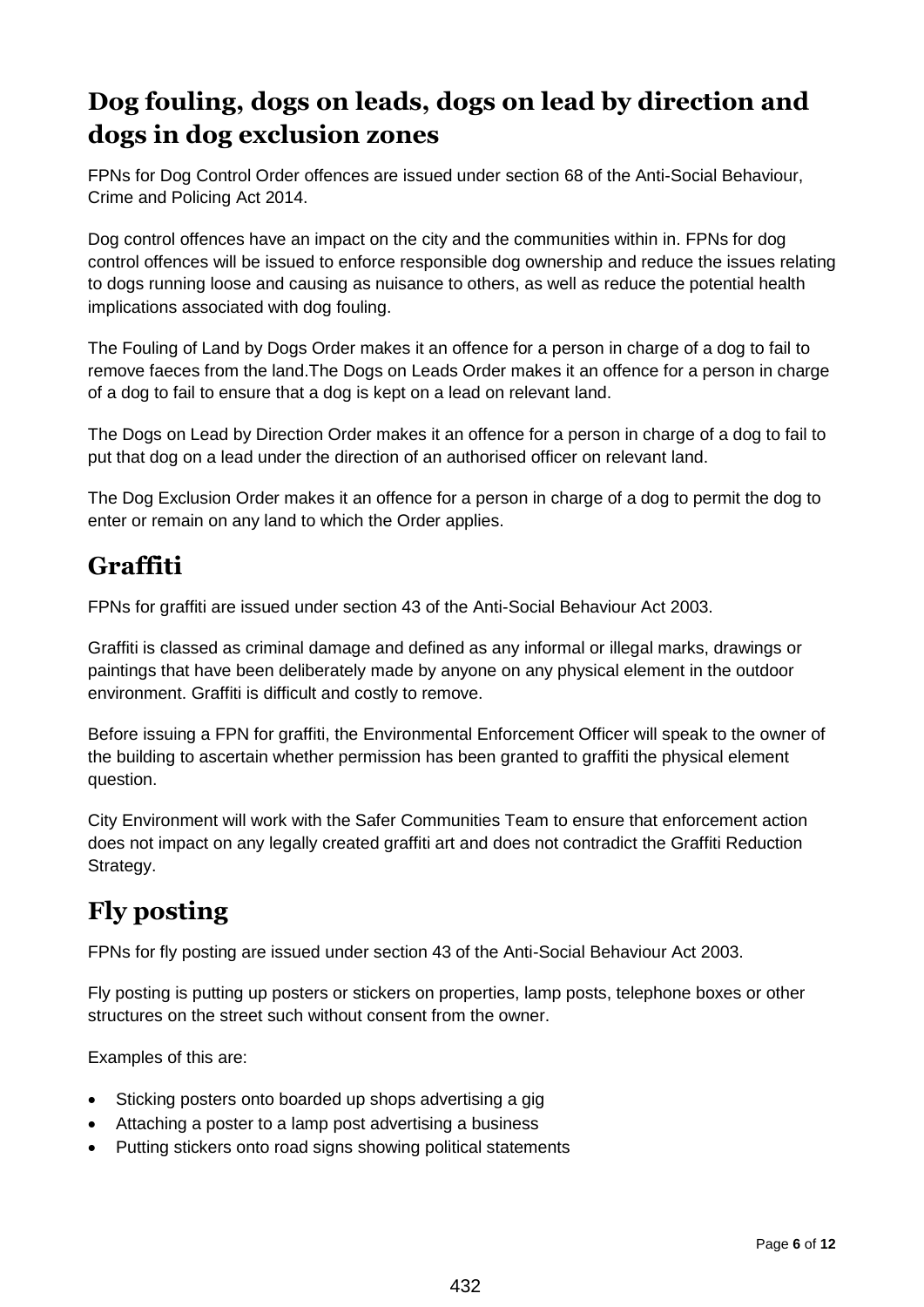### **Unauthorised flyering**

FPNs for unauthorised flyering are issued under section 94b of the Environmental Protection Act 1990.

Flyering can cause lots of litter and Brighton & Hove City Council restricts where and when free flyers can be distributed. This includes printed materials to advertise things like events, businesses or product promotions.

Anyone wishing to distribute free printed material within a designated area must apply for a flyering licence from the council. The flyering licence covers the cost of the extra work required to clear the additional litter generated as some people will just drop flyers on the floor.

Any person distributing matter by or on behalf of a charity or for political or religious purposes are exempt from this rule. To reduce confusion, the council encourages charities to make an application. There will not be a charge for the licence in these cases.

FPNs for flyering without a license will be issued to the individual and not the organisation they are flyering for. One fine will be issued to each person distributing the flyers, regardless if a group is distributing the same flyers.

Flyering materials will be confiscated until the owners of the materials have arranged for a flyering licence.

Details about where a licence is required and how to apply for a flyering licence are available on the council's website: [www.brighton-hove.gov.uk/flyering](http://www.brighton-hove.gov.uk/flyering)

#### **Industrial and commercial waste receptacle offences**

FPNs for receptacle offences are issued under section 47 Environmental Protection Act 1990.

Businesses have a duty to ensure that their waste is stored, presented and disposed of in accordance with the waste Duty of Care. FPNs will be issued after a notice has been issued and when the waste is likely to cause a nuisance or be detrimental to the amenities of the locality. This includes:

- Bins left on the pavement outside of agreed collection days and times
- Bins blocking the highway
- Bins with size, construction or maintenance issues

### **Fly tipping**

FPNs for flytipping are issued under section 33 of the Environmental Protection Act 1990.

Flytipping is the illegal dumping of waste, items or materials. This includes anything from putting a TV on the pavement to dumping a van's contents in the countryside. Flytipping is unattractive, can cause obstructions and can lead to a build-up of other waste. The following are all examples of flytipping:

 Putting items, including furniture, electrical items and appliances on the public highway and on the pavement for others to pick up and reuse.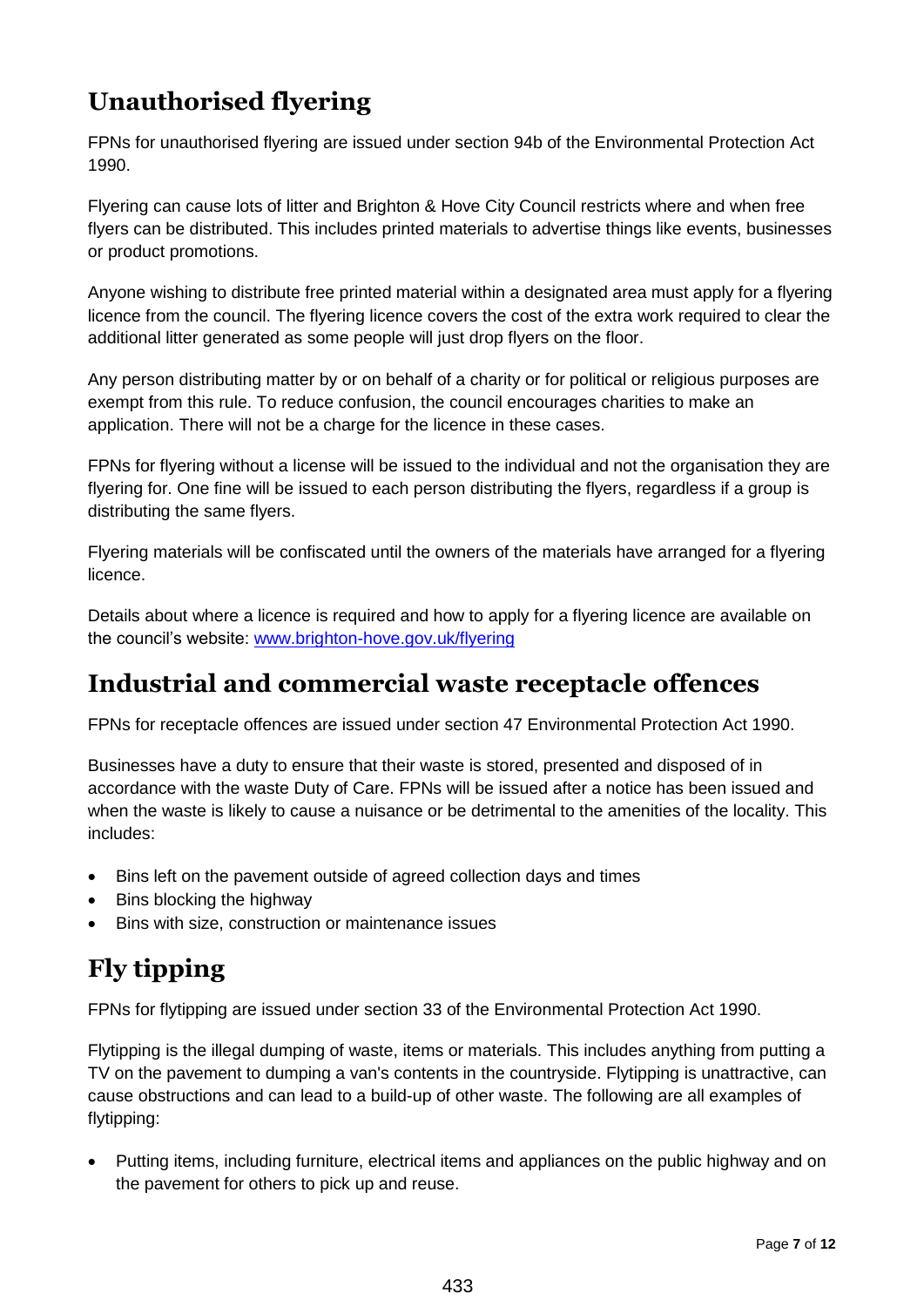- Putting items including furniture, electrical items and appliances by communal refuse or recycling bins, wheelie bins, refuse areas, bring sites or litter bins. If a bin is full, items should be taken to the next nearest bin or taken home until there is capacity in a bin.
- Putting refuse into communal recycling bins.
- Putting bulky items in refuse or recycling bins.

If someone else flytips an individual's waste, the individual may still be held responsible.

Any company carrying or disposing of waste must have a waste carriers licence and individuals can check they have this through the Environment Agency's waste carrier's public register.

Unwanted items, such as electrical items, furniture, appliances etc. cannot be collected with normal household refuse and must be reused, recycled or disposed of in a legal and safe way. Options include:

- Keeping these goods on an individual's property and advertised through signs, newspapers or websites
- Using a company or charity that collects items for free
- Taking items to a Household Waste Recycling Site
- For a fee, using the council's bulky waste collection service.

More details are available on the Brighton & Hove City Council website: [www.brighton](http://www.brighton-hove.gov.uk/bulkywaste)[hove.gov.uk/bulkywaste](http://www.brighton-hove.gov.uk/bulkywaste) 

### **Disposing of commercial waste illegally**

FPNs for disposing of commercial waste illegally are issued under section 33 of the Environmental Protection Act 1990.

Any waste that comes from a commercial activity is business waste, including waste produced as a result of an individual running their business from home. Businesses cannot use domestic waste and recycling bins, and the collection of commercial waste is not covered by business rates.

Businesses are responsible for:

- All recycling and refuse they create
- Ensuring waste is stored and disposed of in a safe and legal way
- Using a registered waste contractor or a business waste site to dispose of their waste
- Avoiding any disruption to the public when storing and disposing of their waste.

Any business found to be not adhering to these responsibilities, may be issued with a FPN.

### **Failure to produce a Waste Transfer Note or Duty of Care Certificate or non-compliance with the Certificate**

FPNs for failure to produce a Waste Transfer Note or Duty of Care Certificate or noncompliance with the Certificate are issued under section 34 of the Environmental Protection Act 1990.

Businesses must have a registered waste carrier to collect and dispose of their waste. Businesses that have set up a waste collection with a registered waste contractor will receive a Duty of Care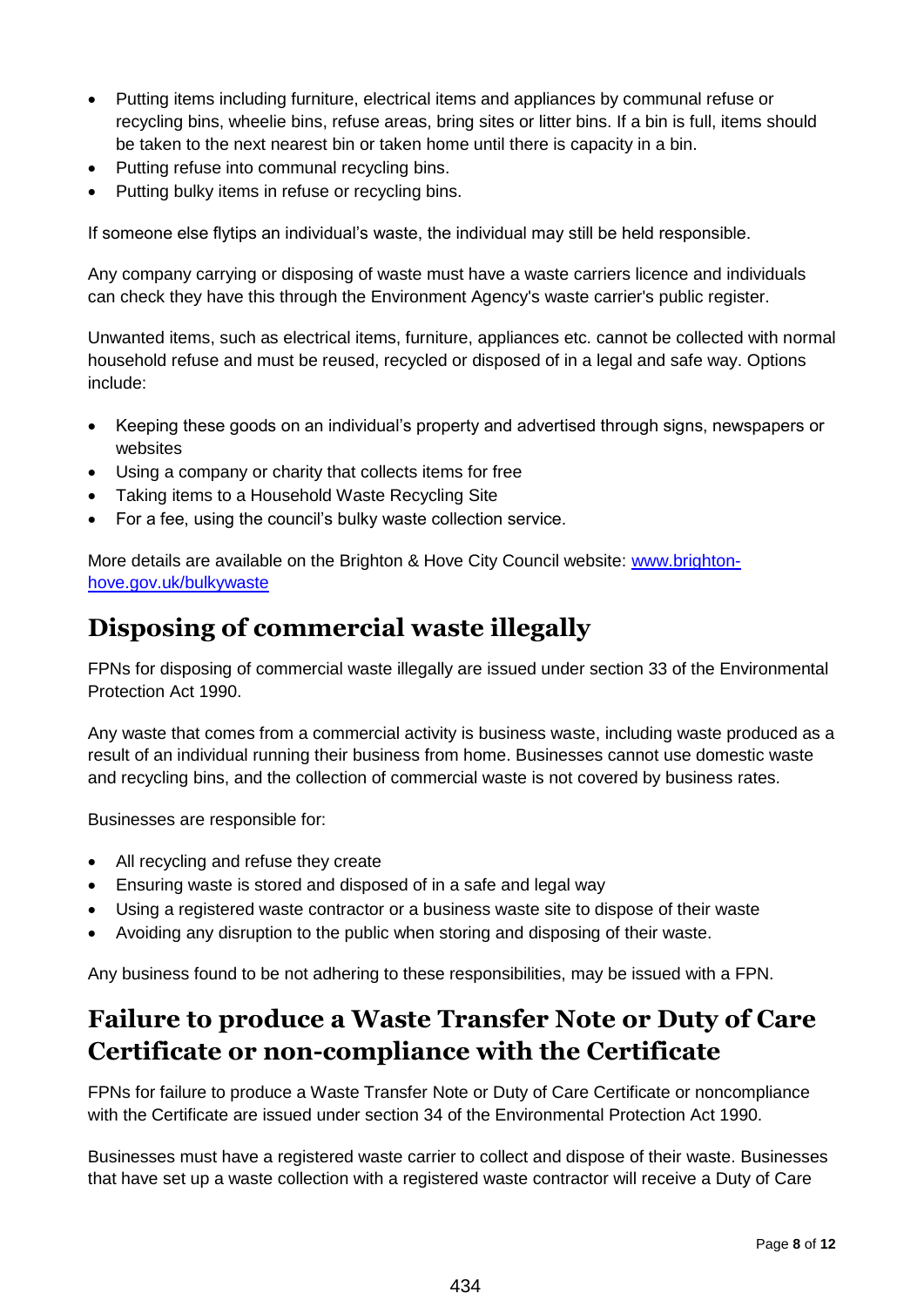Certificate. This is proof that there are waste collection arrangements in place and it is being disposed of legally.

If a registered waste contractor does not supply a Duty of Care Certificate it may mean they are not registered. If this waste is then subsequently dumped or disposed of illegally, the business could be held responsible. For this reason, it is recommended that businesses check the waste contractor through the Environment Agency's waste carrier's public register.

If an Environmental Enforcement Officer requests a copy of a business's Duty of Care Certificate and the business is unable to provide one, the business will be given 14 days to produce a Duty of Care Certificate before an FPN is issued.

Environmental Enforcement Officers conduct regular checks across the city to make sure businesses have a Duty of Care Certificate. If a business does not have a legal method for disposing of waste, the business could receive a fine which could lead to prosecution.

Businesses have a duty to ensure that their waste is stored, presented and disposed of in accordance with the waste Duty of Care. FPNs will be issued when the waste is likely to cause a nuisance or be detrimental to the amenities of the locality, including overflowing bins meaning lids cannot be closed or side waste.

# <span id="page-8-0"></span>**6. Appeals and disputes for FPNs**

There is no formal right to appeal against an FPN. If an offender does not agree that an offence has been committed, then the matter will be dealt with through formal prosecution via the Magistrates courts. It will then be up to the court, on receiving evidence, to determine whether or not an offence was committed and therefore whether or not any penalty should be imposed.

If the offender believes an FPN has been issued incorrectly, they can put their complaint to City Environment in writing who will assess whether the correct procedure has been followed.

If City Environment has responded to a complaint about the way the FPN was issued to which the offender remains unsatisfied, the offender can raise a formal complaint with Brighton & Hove City Council by contacting [customerfeedback@brightonhove.gov.uk.](mailto:customerfeedback@brightonhove.gov.uk) Brighton & Hove City Council will investigate whether the FPN was issued in accordance with the appropriate procedures, the law and this framework.

# <span id="page-8-1"></span>**7. Issuing of CPWs and CPNs**

The council can address offences which have a negative impact on a community's quality of life by issuing a CPW and serving a CPN in accordance with the Anti-Social Behaviour, Crime and Policing Act 2014. Any behaviour that is detrimental to a community's quality can result in a CPW and CPN.

A CPW can be issued to an individual aged 16 or over if an authorised person is satisfied that the behaviour:

- has a detrimental effect on the quality of life of those in the locality
- is unreasonable and
- is of a persistent nature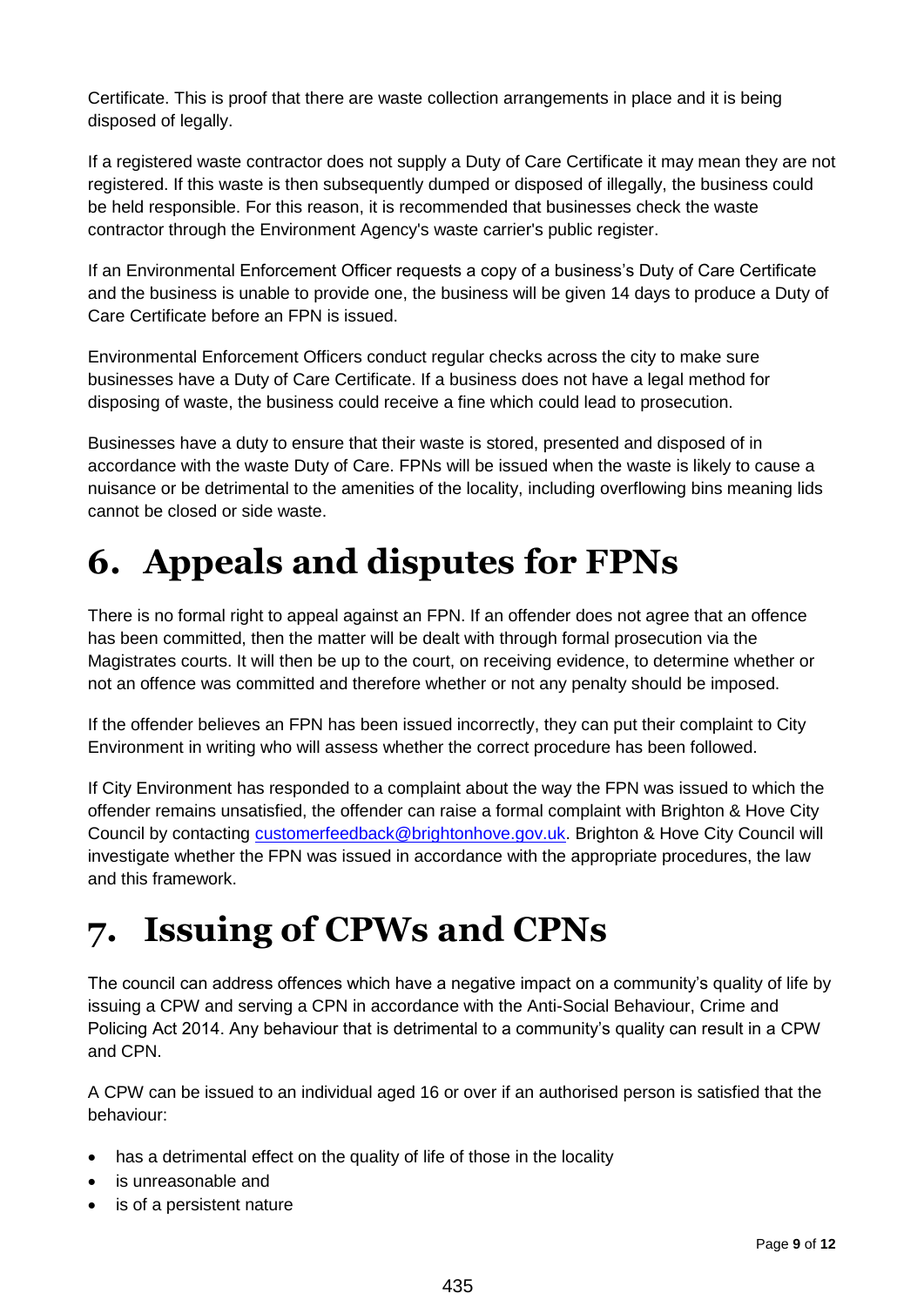The CPW will be issued to an individual, business or organisation suspected of causing the problem. The CPW will detail the impact on the community and that the behaviour should cease, or the reasonable steps that need to be taken to ensure the problem does not occur again. The CPW will include the consequences of not addressing the behaviour and that a CPN will be issued.

If the behaviour persists, a CPN will be issued with the following requirements:

- to stop doing something specified and/or to do some specified action
- to take reasonable steps to achieve a specified result; this will be aimed at either preventing the effect of the unacceptable conduct continuing, or prevent the likelihood of it recurring

if a recipient of a CPN fails to comply with the requirement, the council may take action to ensure that the failure is remedied:

### **FPN**

A FPN may be issued if the recipient does not comply with the CPN requirements. If the FPN is not paid, this may result in a court order.

A FPN issued for non-compliance will be £100.

#### **Remedial work**

An instruction to complete remedial work may be issued if the recipient does not comply with the CPN requirements. If the remedial work is not completed, this may result in a court order.

#### **Court order**

If the FPN is not paid or the remedial work is not completed, a court order may be served. On conviction, this can result in a fine of up to £2,500 for individuals or £20,000 for businesses. The council will also look to recover costs.

## <span id="page-9-0"></span>**8. CPW and CPN offences**

A CPW may be issued to Statutory Undertakers, large businesses (over 250 employees) and small and medium sized enterprises (fewer than 250 employees) when the property owner does not follow the council's request for graffiti to be removed from a property.

A CPN may be issued when the recipient of a CPW fails to comply to the request of the CPW.

## <span id="page-9-1"></span>**9. Fine income**

Income received from the issuing of FPNs is used for specific environmental purposes such as providing additional litter and dog bins and to fund environmental education for local schools.

# <span id="page-9-2"></span>**10.Appeals and disputes for CPNs**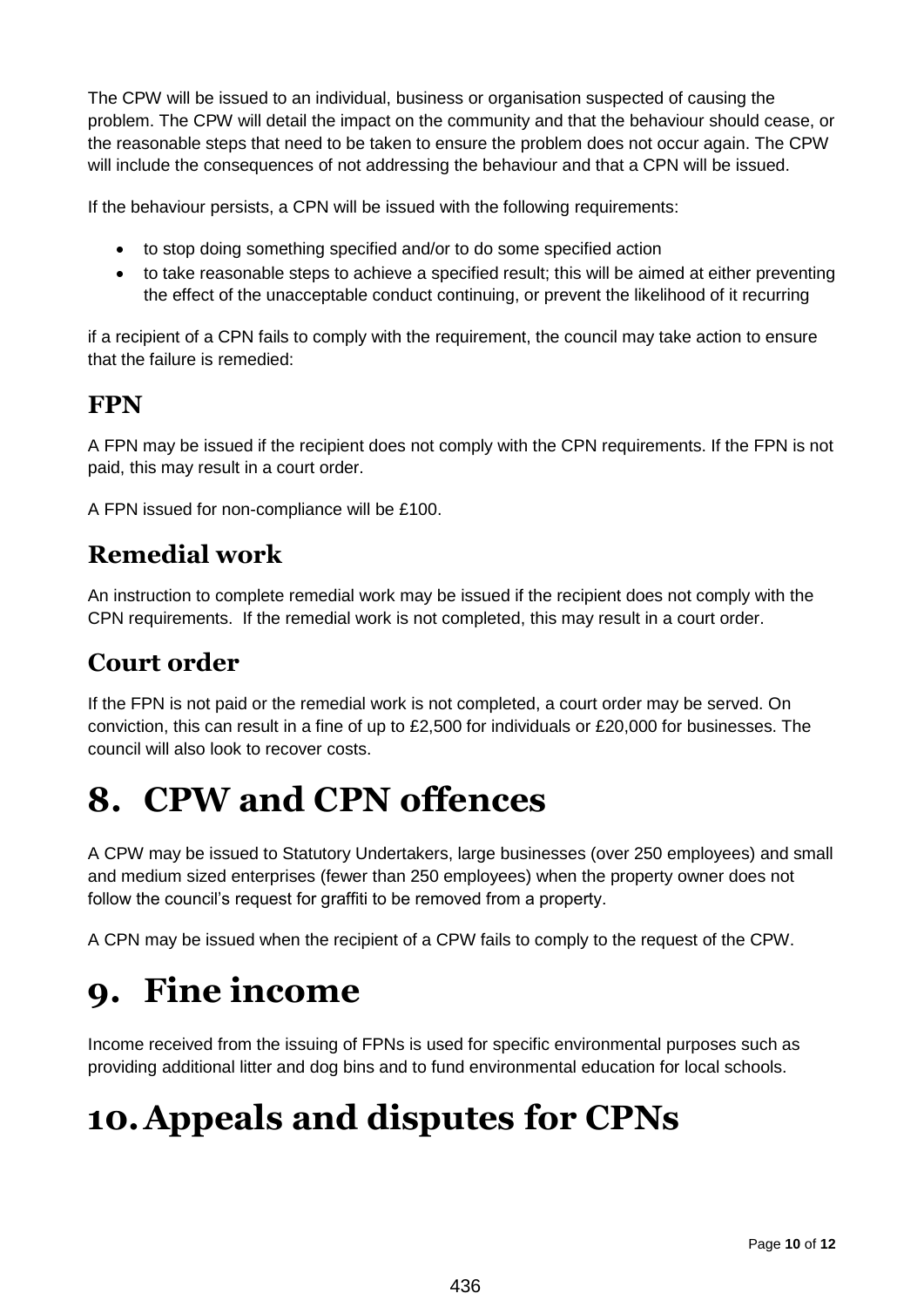Any person issued with a CPN may appeal against it by making a Complaint to a Magistrates' Court within 21 days of its issue. An appeal may be made on any of the following substantive grounds:

- the specified conduct did not take place:
- the conduct has not had a detrimental effect on the quality of life of those in the locality;
- the conduct was not of a persistent or continuing nature;
- the conduct is not unreasonable:
- the conduct is that which the person cannot reasonably be expected to control or affect.

Details of how to appeal and the time limit will be included in the CPN.

## <span id="page-10-0"></span>**11. CCTV**

CCTV and bodycam footage will be used as appropriate to obtain evidence of offences, taking into account the following legislation:

- The Data Protection Act 1998
- The Human Rights Act 1998
- The Regulation of Investigatory Powers Act 2000
- The Freedom of Information Act 2000
- The Equality Act 2010
- The Protection of Freedoms Act 2012

Authorised officers will adhere to the 12 guiding principles in the Surveillance Camera Code of [Practice:](https://www.gov.uk/government/publications/surveillance-camera-code-of-practice)

- 1. Use of a surveillance camera system must always be for a specified purpose which is in pursuit of a legitimate aim and necessary to meet an identified pressing need.
- 2. The use of a surveillance camera system must take into account its effect on individuals and their privacy, with regular reviews to ensure its use remains justified.
- 3. There must be as much transparency in the use of a surveillance camera system as possible, including a published contact point for access to information and complaints.
- 4. There must be clear responsibility and accountability for all surveillance camera system activities including images and information collected, held and used.
- 5. Clear rules, policies and procedures must be in place before a surveillance camera system is used, and these must be communicated to all who need to comply with them.
- 6. No more images and information should be stored than that which is strictly required for the stated purpose of a surveillance camera system, and such images and information should be deleted once their purposes have been discharged.
- 7. Access to retained images and information should be restricted and there must be clearly defined rules on who can gain access and for what purpose such access is granted; the disclosure of images and information should only take place when it is necessary for such a purpose or for law enforcement purposes.
- 8. Surveillance camera system operators should consider any approved operational, technical and competency standards relevant to a system and its purpose and work to meet and maintain those standards.
- 9. Surveillance camera system images and information should be subject to appropriate security measures to safeguard against unauthorised access and use.